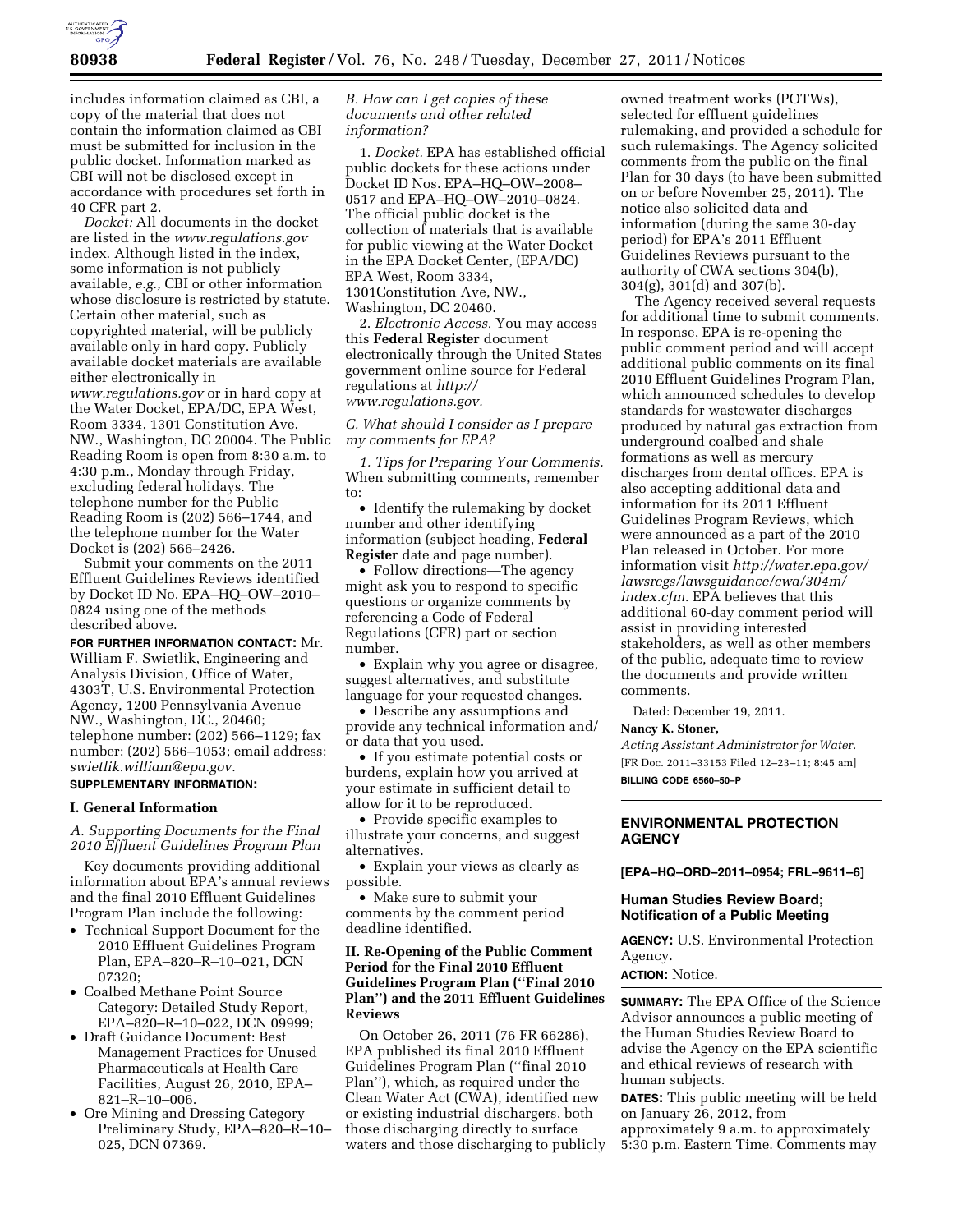be submitted on or before Thursday, January 19, 2012.

**ADDRESSES:** Submit your written comments, identified by Docket ID No. EPA–HQ–ORD–2011–0954, by one of the following methods:

*Internet: [http://www.regulations.gov:](http://www.regulations.gov)*  Follow the online instructions for submitting comments.

*Email: [ORD.Docket@epa.gov.](mailto:ORD.Docket@epa.gov)  Mail:* The EPA Docket Center EPA/ DC, ORD Docket, Mail code: 28221T, 1200 Pennsylvania Avenue NW., Washington, DC 20460.

*Hand Delivery:* The EPA/DC Public Reading Room is located in the EPA Headquarters Library, Room Number 3334 in the EPA West Building, at 1301 Constitution Avenue NW., Washington, DC 20460. The hours of operation are 8:30 a.m. to 4:30 p.m. Eastern Time, Monday through Friday, excluding federal holidays. Please call (202) 566– 1744 or email the ORD Docket at *[ord.docket@epa.gov.](mailto:ord.docket@epa.gov)* for instructions. Updates to Public Reading Room access are available on the Web site *[http://](http://www.epa.gov/epahome/dockets.htm) [www.epa.gov/epahome/dockets.htm.](http://www.epa.gov/epahome/dockets.htm)* 

*Instructions:* Direct your comments to Docket ID No. EPA–HQ–ORD–2011– 0954. The Agency's policy is that all comments received will be included in the public docket without change and may be made available online at *[http:](http://www.regulations.gov)  /[/www.regulations.gov,](http://www.regulations.gov)* including any personal information provided, unless the comment includes information claimed to be Confidential Business Information or other information the disclosure of which is restricted by statute. Do not submit information that you consider to be CBI or otherwise protected through *[http:](http://www.regulations.gov)  /[/www.regulations.gov](http://www.regulations.gov)* or email. The *<http://www.regulations.gov>* Web site is an ''anonymous access'' system, which means EPA will not know your identity or contact information unless you provide it in the body of your comment. If you send an email comment directly to the EPA without going through *[http://](http://www.regulations.gov)  [www.regulations.gov,](http://www.regulations.gov)* your email address will be automatically captured and included as part of the comment that is placed in the public docket and made available on the Internet. If you submit an electronic comment, the EPA recommends that you include your name and other contact information in the body of your comment and with any electronic storage media you submit. If the EPA cannot read your comment due to technical difficulties and cannot contact you for clarification, the EPA may not be able to consider your comment. Electronic files should avoid the use of special characters, any form of encryption, and be free of any defects or viruses.

**FOR FURTHER INFORMATION CONTACT:** Any member of the public who wishes to receive further information should contact Jim Downing at telephone number (202) 564–2468; fax: (202) 564– 2070; email address: *[downing.jim@epa.gov](mailto:downing.jim@epa.gov)* or Lu-Ann Kleibacker on telephone number (202) 564–7189; fax (202) 564–2070; email address *[kleibacker.lu-ann@epa.go](mailto:kleibacker.lu-ann@epa.gov)*v; mailing address Environmental Protection Agency, Office of the Science Advisor Mail code 8105R, 1200 Pennsylvania Avenue NW., Washington, DC 20460. General information concerning the EPA HSRB can be found on the EPA Web site at *[http://](http://www.epa.gov/osa/hsrb/) [www.epa.gov/osa/hsrb/.](http://www.epa.gov/osa/hsrb/)* 

**SUPPLEMENTARY INFORMATION:**  *Location:* The meeting will be held at the EPA Conference Center—Lobby Level, One Potomac Yard (South Building), 2777 S. Crystal Drive, Arlington, VA 22202.

*Meeting access:* Seating at the meeting will be on a first-come basis. To request accommodation of a disability, please contact the persons listed under **FOR FURTHER INFORMATION CONTACT** at least ten business days prior to the meeting using the information under **FOR FURTHER INFORMATION CONTACT,** so that appropriate arrangements can be made.

*Procedures for providing public input:*  Interested members of the public may submit relevant written or oral comments for the HSRB to consider during the advisory process. Additional information concerning submission of relevant written or oral comments is provided in Section I, ''Public Meeting'' under subsection D. ''How May I Participate in this Meeting?'' of this notice.

#### **I. Public Meeting**

#### *A. Does this action apply to me?*

This action is directed to the public in general. This action may, however, be of particular interest to persons who conduct or assess human studies, especially studies on substances regulated by the EPA, or to persons who are, or may be required to conduct testing of chemical substances under the Federal Food, Drug, and Cosmetic Act or the Federal Insecticide, Fungicide, and Rodenticide Act. This notice might also be of special interest to participants of studies involving human subjects, or representatives of study participants or experts on community engagement. Since many entities may also be interested, the Agency has not attempted to describe all the specific entities that may be affected by this action. If you have any questions regarding the applicability of this action

## to a particular entity, consult Jim Downing or Lu-Ann Kleibacker listed under **FOR FURTHER INFORMATION CONTACT**.

### *B. How can I access electronic copies of this document and other related information?*

In addition to using regulations.gov, you may access this **Federal Register**  document electronically through the EPA Internet under the ''**Federal Register**'' listings at *[http://](http://www.epa.gov/fedrgstr/) [www.epa.gov/fedrgstr/.](http://www.epa.gov/fedrgstr/)* 

*Docket:* All documents in the docket are listed in the *[http://](http://www.regulations.gov) [www.regulations.gov](http://www.regulations.gov)* index. Although listed in the index, some information is not publicly available, *e.g.,* CBI or other information whose disclosure is restricted by statute. Certain other material, such as copyrighted material, will be publicly available only in hard copy. Publicly available docket materials are available either electronically in *[http://](http://www.regulations.gov) [www.regulations.gov](http://www.regulations.gov)* or in hard copy at the ORD Docket, EPA/DC, Public Reading Room. The EPA/DC Public Reading Room is located in the EPA Headquarters Library, Room Number 3334 in the EPA West Building, at 1301 Constitution Avenue NW., Washington, DC 20460. The hours of operation are 8:30 a.m. to 4:30 p.m. Eastern Time, Monday through Friday, excluding federal holidays. Please call (202) 566– 1744 or email the ORD Docket at *[ord.docket@epa.gov](mailto:ord.docket@epa.gov)* for instructions. Updates to Public Reading Room access are available on the Web site (*[http://](http://www.epa.gov/epahome/dockets.htm) [www.epa.gov/epahome/dockets.htm](http://www.epa.gov/epahome/dockets.htm)*).

The Agency's position paper(s), charge/questions to the HSRB, and the meeting agenda will be available by the first week of January 2012. In addition, the Agency may provide additional background documents as the materials become available. You may obtain electronic copies of these documents, and certain other related documents that might be available electronically, from the regulations.gov Web site and the EPA HSRB Web site at *[http://](http://www.epa.gov/osa/hsrb/)  [www.epa.gov/osa/hsrb/.](http://www.epa.gov/osa/hsrb/)* For questions on document availability, or if you do not have access to the Internet, consult either Jim Downing or Lu-Ann Kleibacker listed under **FOR FURTHER INFORMATION CONTACT**.

## *C. What should I consider as I prepare my comments for the EPA?*

You may find the following suggestions helpful for preparing your comments:

1. Explain your views as clearly as possible.